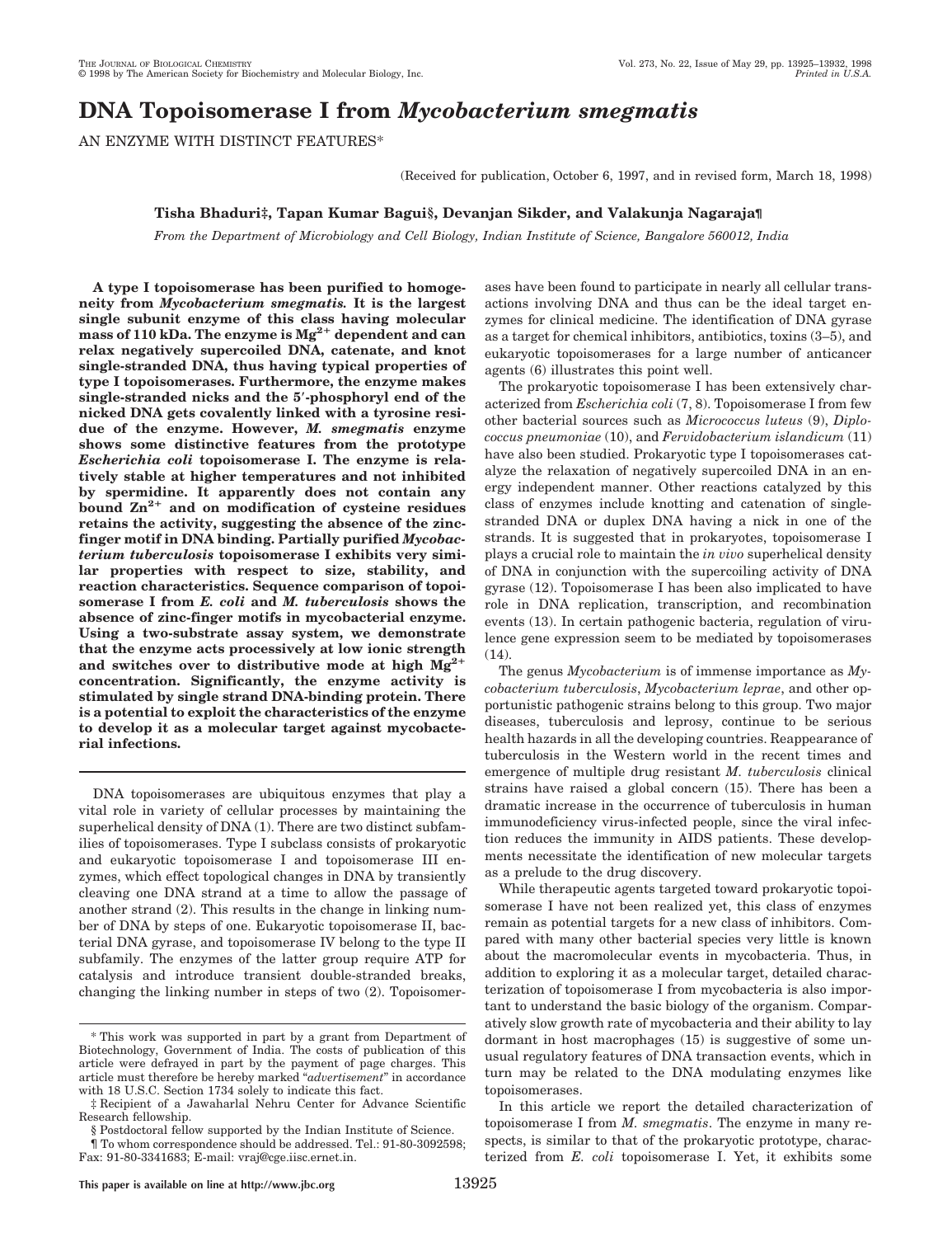distinct properties. Our analysis, quite unexpectedly, indicates that cysteines do not play a role in DNA binding.

## EXPERIMENTAL PROCEDURES

*Chemicals and Enzymes*—Polyethyleneimine, NEM,<sup>1</sup> MMTS, DTT, spermidine, yeast tRNA, proteinase K, *o*-phenanthroline, phosphoamino acid markers were obtained from Sigma. Buffers, solutions, and gel electrophoresis reagents were prepared using reagents from Life Technologies, Inc. SP-Sepharose and Q-Sepharose column materials were obtained from Pharmacia Biotech Inc. and phosphocellulose from Whatman. Micrococcal nuclease was purchased from Worthington. SSB protein was purchased from Bangalore Genie Ltd., India. Radioactive nucleoside triphosphates with specific activity 3000 Ci/ mmol were obtained from Amersham Corp.

Plasmid pJW312-*Sal*I which was used for overexpressing *E. coli* topoisomerase I, was a generous gift from James C. Wang, Harvard University, Cambridge, MA. *E. coli* topoisomerase I was purified using the published protocol (16).

*Purification of Topoisomerase I from M. smegmatis—*Topoisomerase I activity was purified from *M. smegmatis.* Growth of *M. smegmatis* SN2 and preparation of the cells for cell-free extracts are as described before (17). The crude cell extract was centrifuged at 18,000 rpm and the supernatant was centrifuged at 40,000 rpm in a Beckman type 50 Ti rotor for 3 h, to obtain  $100,000 \times g$  supernatant (S100). This S100 supernatant was brought to 1% final concentration of polyethyleneimine, in the presence of 50 mM NaCl. The polyethyleneimine supernatant was subjected to 0–67% ammonium sulfate fractionation. The pellet was dissolved in buffer A (50 mm  $KPO<sub>4</sub>$ , pH 7.4, 1 mm EDTA, 5%) glycerol, 10 mm  $\beta$ -mercaptoethanol, 0.1 mm phenylmethylsulfonyl fluoride, and 50 mM KCl) and loaded onto a phosphocellulose column (150 ml). The bound proteins were eluted with a salt gradient of 200 mM to 1 M KCl. The active fractions (eluted at 450 to 650 mM KCl) were pooled, dialyzed (against buffer A), and subsequently loaded on to a SP-Sepharose column (30 ml). Elution of the column was with a salt gradient of 400 to 750 mM KCl in buffer A and active fractions corresponding to 450 to 500 mM KCl were pooled and dialyzed against buffer B (50 mM Tris-HCl, pH 8.0, 1 mM EDTA, 5% glycerol, 10 mM  $\beta$ -mercaptoethanol, 0.1 mM phenylmethylsulfonyl fluoride, and 50 mM KCl) and finally loaded onto a Q-Sepharose column (10 ml). The column was developed with linear gradient of buffer B having 50 to 600 mM KCl. The enzymatically active fractions eluted between 300 and 400 mM were pooled and dialyzed against storage buffer (50 mM Tris-HCl, pH 8.0, 1 mM EDTA,  $20\%$  glycerol, and 10 mM  $\beta$ -mercaptoethanol) and stored at  $-20$  °C. Topoisomerase I from *M. tuberculosis* H<sub>37</sub>Ra was partially purified (phosphocellulose chromatography) employing the procedure described above.

The topoisomerase relaxation assay was carried out as described before (17). One unit of enzyme catalyzes 50% conversion of 500 ng of supercoiled pUC19 DNA into different relaxed topoisomers at 37 °C in 30 min under standard assay conditions.

*Catenation Assay—*Catenation of M13 single-stranded DNA was carried out in a 20-µl reaction volume containing 20 mM Tris-HCl, pH 7.6,  $20$  mM KCl, 6 mM  $MgCl<sub>2</sub>$ , 5 mM spermidine, 0.5 mM DTT, 50  $\mu$ g/ml bovine serum albumin, 30% (v/v) glycerol, and 500 ng of DNA substrate. Incubation was at 37 and 52 °C for 1 h. Products were extracted with phenol-chloroform, and precipitated with alcohol before loading onto 0.8% agarose gel.

*Processive and Distributive Mode of Relaxation Using Two Substrates—*The relaxation reaction was carried out with one of the substrates with different concentrations of  $MgCl<sub>2</sub>$  for 10 min, with limiting enzyme concentration (0.2 units). Then the second substrate was added and the reactions were continued for another 10 min. Reactions were stopped with 1% SDS containing buffer and fractionated on a 1.2% agarose gel. Bands were visualized after ethidium bromide staining.

*Transfer of Radioactivity from DNA to Enzyme—*pUC19 DNA in 20 mM Tris-HCl, pH 8.0, and 0.1 mM EDTA was nick-translated using [ $\alpha$ -<sup>32</sup>P]dATP and [ $\alpha$ -<sup>32</sup>P]dCTP (specific activity of labeling was 2  $\times$  10<sup>7</sup>  $cpm/\mu g$  of DNA). The DNA was denatured by adding NaOH to a final concentration of 50 mM. After 10 min at 37 °C, the DNA was neutralized with 50 mM HCl and 0.1 volume of 1 M Tris-HCl, pH 8.0. A reaction mixture of 25  $\mu$ l containing 20 mm Tris-HCl, pH 8.0, 20 mm NaCl, 50  $\mu$ g/ml bovine serum albumin, 25 ng of denatured nick-translated DNA, and the topoisomerase I enzyme was incubated at 37 °C for 30 min.

<sup>1</sup> The abbreviations used are: NEM, *N*-ethylmalamide; DTT, dithiothreitol; MMTS, methyl methanethiosulfonate; SSB, single-stranded DNA-binding protein.

NaOH was added to a final concentration of 50 mM. Following incubation for an additional 10 min at 37 °C, the pH of the sample was readjusted to 8.0.  $CaCl<sub>2</sub>$  and micrococcal nuclease were added to a final concentration of 1 mM and 5 units/ml, respectively. The mixture was incubated overnight at 37 °C. The samples (protein-labeled nucleotide complex) were analyzed in a SDS-polyacrylamide gel electrophoresis followed by autoradiography.

*Covalent Attachment of the Enzyme at the 5*9 *End of the DNA Nicks—* The experiment was carried out with minor modifications of the described procedure  $(18)$ . 50- $\mu$ l reaction mixtures containing 20 mM Tris-HCl, pH 8.0, 20 mM NaCl, 1 mM EDTA, 100 ng of either 3'-end filled or 5'-end labeled *Sau*3AI-digested pUC19 DNA (alkali denatured) was incubated at 37 °C for 1 h in the presence or absence of purified topoisomerase I. The reaction was stopped by adding  $100 \mu l$  of a prewarmed solution containing 0.2 M NaOH, 2% SDS, 2 mM EDTA, 50  $\mu$ g/ml tRNA. Samples were incubated for an additional 10 min at 37 °C, then neutralized by adding 50  $\mu$ l of a solution containing, 0.4 M HCl, 0.4 M Tris-HCl, pH 8.0, and 0.25 M KCl and placed on ice for 10 min. Samples were then centrifuged at 12,000 rpm for 20 min at 4 °C. The resulting pellet was resuspended and washed with 200  $\mu$ l of a solution containing 10 mm Tris-HCl, pH 8.0, 100 mm KCl, and 50  $\mu$ g/ml tRNA at 65 °C. After 10 min samples were cooled on ice and recentrifuged. After two washes, pellets were resuspended in 200  $\mu$ l of water by heating to 65 °C. The radioactivity in the suspension was estimated in a scintillation counter.

*Identification of the Covalent Linkage—*The protein-DNA complex, prepared as described in the earlier section, was precipitated with ice-cold acetone and free label was removed by repeated washing with 80% acetone. The precipitated protein-DNA complex was then proteolyzed with 50  $\mu$ g/ml proteinase K at 37 °C for 1 h. The digested product was vacuum dried and resuspended in 100  $\mu$ l of 5.6 M HCl. Hydrolysis was performed at 110 °C for 1 h. HCl was removed in vacuum and the dried hydrolysate was suspended in 15  $\mu$ l of chromatographic buffer (375 ml of *n*-butanol, 250 ml of pyridine, 75 ml of acetic acid). Samples were spotted on a silica gel plate. Phosphoamino acid markers (phosphotyrosine, phosphoserine, and phosphothreonine) were also spotted on the same horizontal line. Thin layer chromatography, ninhydrin staining, autoradiography of the resolved radiolabeled amino acids, etc. were carried out according to the published procedures (19).

*Modification of Cysteine Residues*—Pure topoisomerase I (2–5  $\mu$ M) was denatured by 6 M guanidium HCl treatment at 37 °C for 1 h. One aliquot of this denatured protein was sequentially dialyzed against the assay buffer (Tris-HCl, pH 8.0, 20 mM NaCl, 5 mM MgCl<sub>2</sub>, 1 mM EDTA, and 50  $\mu$ M ZnCl<sub>2</sub>) containing 4, 2, of 1 M, and no guanidium HCl, respectively, to renature the protein. The remainder of the denatured protein was aliquoted and different aliquots were treated either with 1 mm NEM or 200  $\mu$ m MMTS at 37 °C for 30 min. The NEM/MMTStreated proteins were dialyzed in the same way against the assay buffer in the presence or absence of DTT. All the dialyzed fractions were assayed for DNA relaxation activity. Complete modification of cysteine residues was assessed by  $5.5'$ -dithio(nitrobenzoic acid) estimation of free thiols  $(20, 21)$ . Purified *E. coli* topoisomerase I  $(5 \mu M)$  was also subjected to similar treatments.

*Estimation of Cysteine Residues—*Determination of the free thiols was carried out by Ellman assay (20), essentially as described (21). 3 nmol of *M. smegmatis* topoisomerase I was diluted in 1 ml of 0.1 M phosphate buffer and treated with 100  $\mu$ l of 10 mm 5,5'-dithio(nitrobenzoic acid). Molar concentration of cysteine was calculated from the  $\Delta A_{412 \text{ nm}}$  as described (21). The value obtained was divided by the moles of the enzyme used to obtain the number of free thiols present in the protein.

*Other Methods—*Protein concentration was estimated at different stages of purification using the procedure of Bradford (22), using bovine serum albumin as standard. SDS-gel electrophoresis were carried out according to Laemmli (23). Standard DNA manipulations and autoradiography was carried out using established protocols (24). M13 singlestranded DNA was prepared using standard procedure and purified through a 5–30% sucrose density gradient (24). N-terminal sequencing of the protein was carried out in Central Protein Sequencing Facility of Indian Institute of Science using Shimadzu Gas Phase Sequenator PSQ-1.

#### RESULTS

*Purification of the Enzyme—*The purification scheme of a topoisomerase activity from *M. smegmatis* is presented in Fig. 1*a*. The protein fractions from different purification steps were analyzed in a SDS-polyacrylamide gel. The protein appears to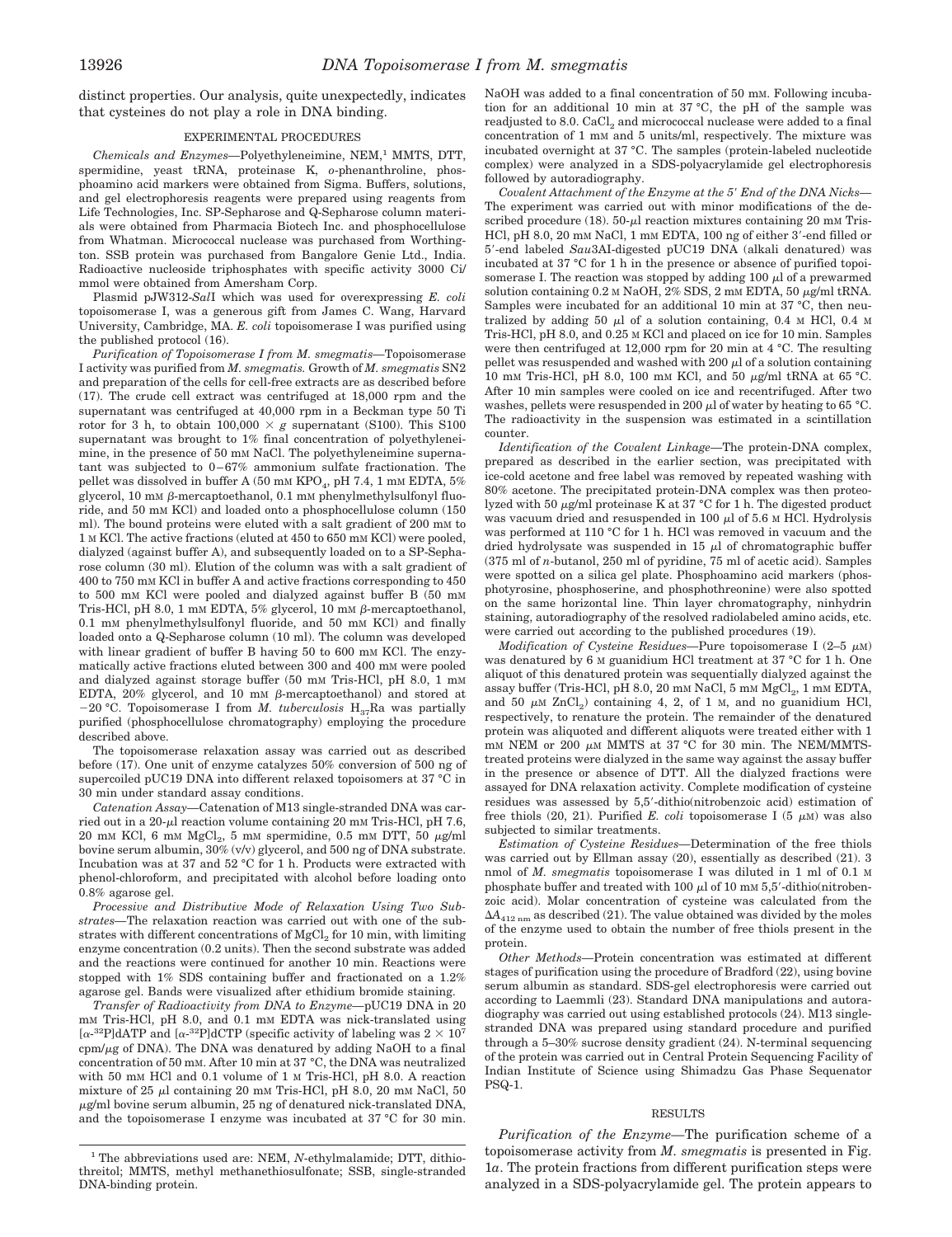

FIG. 1. **Purification of the** *M. smegmatis* **topoisomerase I.** *a*, purification scheme. *b*, silver-stained SDS-polyacrylamide gel electrophoresis (10%) of the purified topoisomerase. *Lanes 1* and *2*, 100 and 250 ng of purified topoisomerase I, respectively. Molecular weight markers are indicated by *arrows*.

be homogeneous as it migrates as a single band corresponding to the molecular mass of approximately 110 kDa in a silverstained gel (Fig. 1*b*). Thus the enzyme appears to be larger than any of the prokaryotic type I topoisomerases characterized so far. The corresponding topoisomerase I from *E. coli* has a molecular mass of 98 kDa (25). The purified topoisomerase I from *M. smegmatis* was subjected to N-terminal sequence determination by the Edman degradation method. The sequence obtained, AGGSRGSGGA, is different from the N-terminal sequence of the *E. coli* enzyme and does not correspond to any other topoisomerases.

The DNA relaxation assay was used to monitor the enzyme activity at every stage of purification. The topoisomerase I activity was purified to 1263-fold and the specific activity of the enzyme was  $2.17 \times 10^5$  units/mg of protein (Table I). The purified DNA relaxation activity had salient features of a prokaryotic type I topoisomerases. The enzyme has an efficient relaxation activity on negatively supercoiled DNA.  $Mg^{2+}$  is essential for the DNA relaxation activity, while nucleotide cofactor(s) and monovalent cations are not required. However, at higher salt concentrations  $(>=250 \text{ mm})$  enzyme activity is abolished. DNA relaxation activity of *M. smegmatis* topoisomerase

TABLE I *Purification of M. smegmatis topoisomerase I* 50 g of *M. smegmatis* SN2 cells were used.

| Fractions                             | Protein | Activity<br>units   | Specific<br>activity | Purification |
|---------------------------------------|---------|---------------------|----------------------|--------------|
|                                       | mg      |                     | units/mg             | -fold        |
| S <sub>20</sub>                       | 584.65  | $ND^a$              | ND                   |              |
| S <sub>100</sub>                      | 419.12  | ND.                 | ND.                  |              |
| $(NH_4)$ <sub>2</sub> SO <sub>4</sub> | 232.8   | $4.0 \times 10^{4}$ | 171.8                |              |
| Phosphocellulose                      | 20.5    | $2.4 \times 10^{4}$ | $1.17 \times 10^{4}$ | 68.0         |
| SP-Sepharose                          | 0.125   | $1.1 \times 10^{4}$ | $8.0 \times 10^4$    | 465.6        |
| Q-Sepharose                           | 0.046   | 9982                | $2.17\times10^5$     | 1263.0       |

*<sup>a</sup>* ND, not determined.

I was not inhibited at 0.5 or 1 mM spermidine (Fig. 2*a, lanes 3* and *4*. This is in contrast to the properties of *E. coli* topoisomerase I which is inhibited at intracellular concentrations of the spermidine (26). Our results with *E. coli* topoisomerase I is in agreement with the earlier findings (26).

*Thermal Stability of the M. smegmatis Topoisomerase I—*To check the thermo-tolerance of the *M. smegmatis* topoisomerase I, standard assay mixtures were preincubated at different temperatures and the reactions were initiated by the addition of the enzyme. The results are presented in Fig. 2*b*. The mycobacterial enzyme retains some relaxation activity at 65 °C (*lane 11*), while the *E. coli* enzyme loses its activity above 42 °C (*lanes 4* and *5*), indicating that the *M. smegmatis* topoisomerase I is a more thermostable enzyme. Similar behavior is observed with partially purified *M. tuberculosis* topoisomerase I (not shown).

*Positively Supercoiled DNA Is Not a Substrate—*Topoisomerase I from *E. coli* catalyzes the relaxation of negatively supercoiled DNA but cannot use positively supercoiled substrates (7), whereas both kinds of DNA are relaxed with comparable efficiency by eukaryotic enzymes. The topoisomerase I from *M. smegmatis* was tested for its ability to remove positive supercoils, by comparing its relaxation activity with that of the *E. coli* and calf thymus enzymes. Positively supercoiled DNA was prepared by incubating relaxed DNA with  $2 \mu g/ml$  ethidium bromide. This concentration is not inhibitory to the relaxation activity of the enzymes used. If the topoisomerase relaxes positive supercoils induced by ethidium bromide, the DNA would acquire negative supercoils after removal of the dye. On the other hand, if it failed to act on the positive supercoils, the product DNA would not show any topological changes following extraction of the dye molecule. This result shows that positive supercoiled DNA is not a substrate for the *M. smegmatis* topoisomerase I (Fig. 3*a, lanes 5* and *6*), unlike the calf thymus enzyme (*lanes 7* and *8*).

*Catenation Reaction of Topoisomerase I—*Prokaryotic topoisomerase I is known to catenate and knot single-stranded circular DNA (27, 28). Fig. 3*b*, shows the result of the catenation assay. M13 single-stranded DNA was used as the substrate. Catenated structures of higher molecular weight were observed at 52 °C (*lanes 5* and *6*). The catenanes were not detectable when the DNA was incubated with the buffer also at 52 °C (*lane 2*) or when the enzymatic reaction was carried out at 37 °C (*lanes 3* and *4*). Knotting assay was also performed with M13 single-stranded DNA as substrate, which led to the appearance of faster moving knotted molecules (data not shown).

*Analysis of the Processive Behavior of the Enzyme Employing Two Substrates—*The enzymes which operate on DNA exhibit two different modes of interaction, distributive and processive. Appearance of a large number of partially relaxed topoisomers before fully relaxed product in a typical topoisomerase I reaction, could be considered as distributive. In contrast, appear-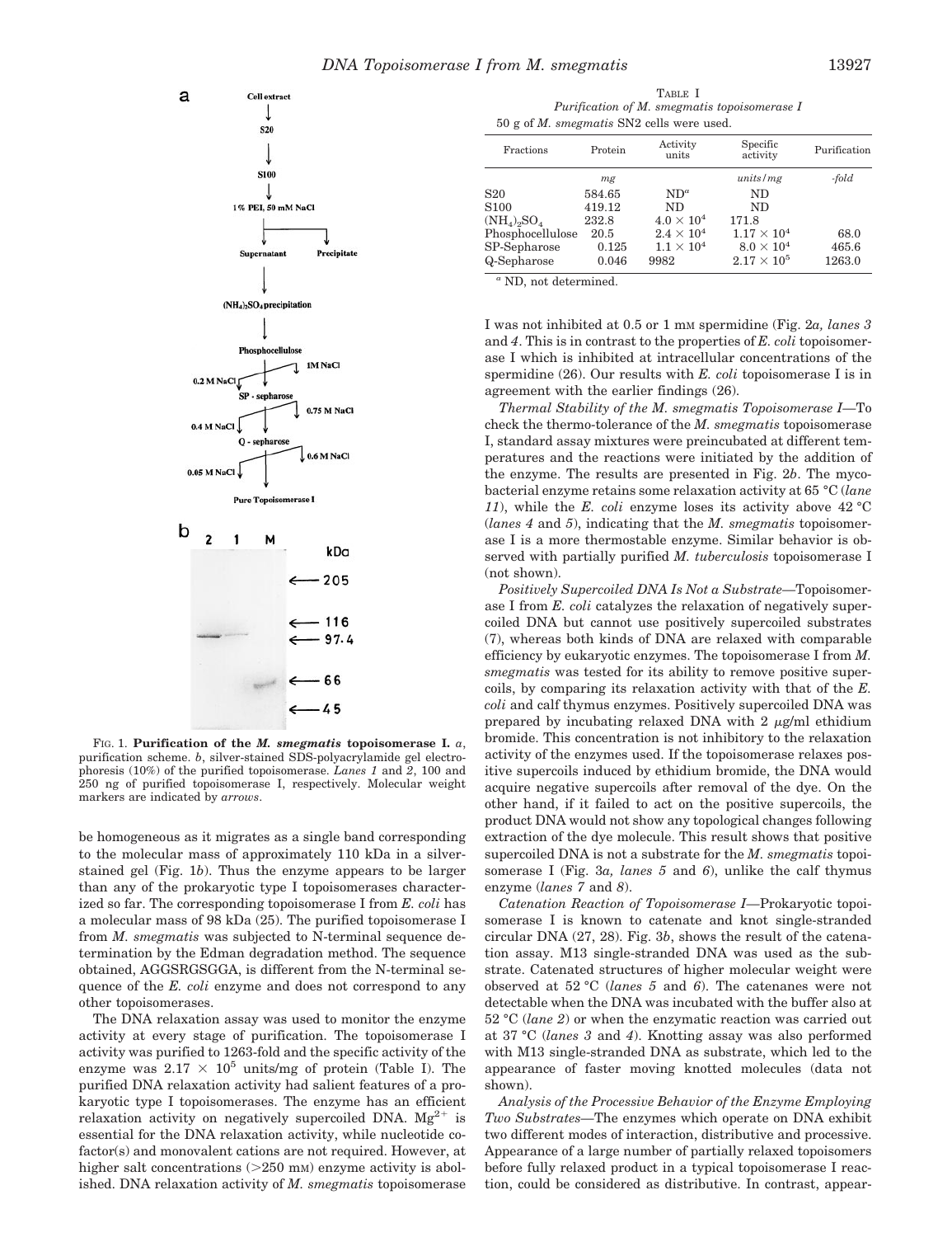

FIG. 2. **Properties of** *M. smegmatis* **topoisomerase I.** *a*, effect of spermidine. Topoisomerase I from *M. smegmatis* and *E. coli* (2 units each) were assayed for relaxation activity with 500 ng of supercoiled plasmid as substrate. *Lanes 1* and *5*, DNA alone; 0.5 mM (*lanes 3* and *7*) and 1 mM (*lanes 4* and *8*) spermidine incubated with enzyme. *M* and *D* represent the monomeric and dimeric forms of the supercoiled plasmid, respectively. *b*, thermal stability of the *M. smegmatis* topoisomerase I. Relaxation assay was carried out at the indicated temperatures for both *E. coli* (*lanes 1–5*) and *M. smegmatis* (*lanes 7–11*) topoisomerase I. *C* indicates the control reaction where the supercoiled DNA has been incubated at 65 °C for 30 min (*lane 6*).

ance of fully relaxed product during the course of the reaction while some supercoiled substrate still remains, indicates a processive mode (2, 29). The effect of NaCl on the mode of relaxation of *M. smegmatis* topoisomerase I is presented in Fig. 4. The enzyme shows a predominantly processive mode in the absence of monovalent salts and gradually shifts to a distributive mode with the increase in the salt concentration (Fig. 4, *lanes 2–5*). The results were similar when the influence of  $Mg^{2+}$ concentration on the relaxation activity of the enzyme is studied. With the increase in  $Mg^{2+}$  ion concentration there is an increase in the number of partially relaxed topoisomers, which reflects a distributive mode of action by the enzyme (not shown).

The effect of  $Mg^{2+}$  in changing topoisomerase I reaction from processive to distributive mode was demonstrated by employing two plasmid substrates. The assay is initiated with one of the supercoiled DNA substrates. The other substrate was added during the course of the reaction as shown in the scheme (Fig. 5*a*). In presence of higher concentration of  $Mg^{2+}$  (5–7.5) m<sub>M</sub>) the enzyme shifts more efficiently to the second substrate indicating a distributive mode of relaxation (Fig. 5, *b* and *c*). The enzyme does not discriminate either of the plasmids as both serve as efficient substrate when incubated together (not shown). Furthermore, the distributive behavior is observed irrespective of the order of addition of the plasmids (Fig. 5, *b* and *c*).

*Analysis of the Reaction Intermediate—*DNA topoisomerases



FIG. 3. *a,* relaxation of negatively and positively supercoiled DNA. 500 ng of negatively supercoiled DNA (Form I) (*lane 1*), was relaxed by 1 unit of  $M$ . smegmatis topoisomerase I in presence of 2  $\mu$ g/ml ethidium bromide (*lane 2*). 1  $\mu$ g of relaxed pUC19 DNA (Form IV) was used as substrate in *lanes*  $3-8$ . All the assays mixtures contained 2  $\mu$ g/ml ethidium bromide, with 1 and 2 units of *E. coli* (*lanes 3* and *4*), *M. smegmatis* (*lanes 5* and *6*), and calf thymus topoisomerase I (*lanes 7* and *8*), respectively. *b*, catenation assay with single-stranded M13 DNA. M13 single-stranded DNA (*lane 1*) was incubated with the assay buffer in absence of topoisomerase I at 52 °C (*lane 2*). The substrate was incubated with 2, 4, and 6 units of enzyme at 37 °C (*lanes 3, 4*, and *5*) and at 52 °C (*lanes 6, 7*, and *8*), respectively. The appearance of catenanes are indicated by *arrow* (*lanes 7* and *8*).



FIG. 4. **Effect of cations on processivity of the enzyme.** Relaxation assays were performed with 500 ng of pUC19 supercoiled DNA (*lane 1*) and 1 unit of enzyme (*lanes 2–5*) in the presence of 0 mM (*lane 2*), 10 mM (*lane 3*), 25 mM (*lane 4*), and 50 mM (*lane 5*) NaCl. All the reaction mixtures contained  $2 \text{ mm } \text{MgCl}_2$ .

have been shown to cleave the DNA phosphodiester bond and simultaneously get covalently linked to DNA at the cleavage site via a phosphotyrosine linkage (13). The formation of the covalent complex can be assessed by trapping the reaction intermediate followed by hydrolyzing the labeled DNA. This would result in transfer of the label in the nucleotide to protein (18). The active site residue involved in the protein-DNA linkage can then be identified, upon hydrolysis of the protein. Nick-translated, denatured pUC19 DNA was incubated with *M. smegmatis* topoisomerase I and the DNA-protein covalent intermediate was trapped by denaturing the protein with alkali. The DNA part of the complex was removed with micrococcal nuclease treatment, so that only the covalently linked nucleotide is attached to the protein (Fig. 6*a*). The partially purified *M. tuberculosis* topoisomerase I was subjected to such an analysis. The topoisomerase from both species have similar size and are larger than *E. coli* topoisomerase I. To identify the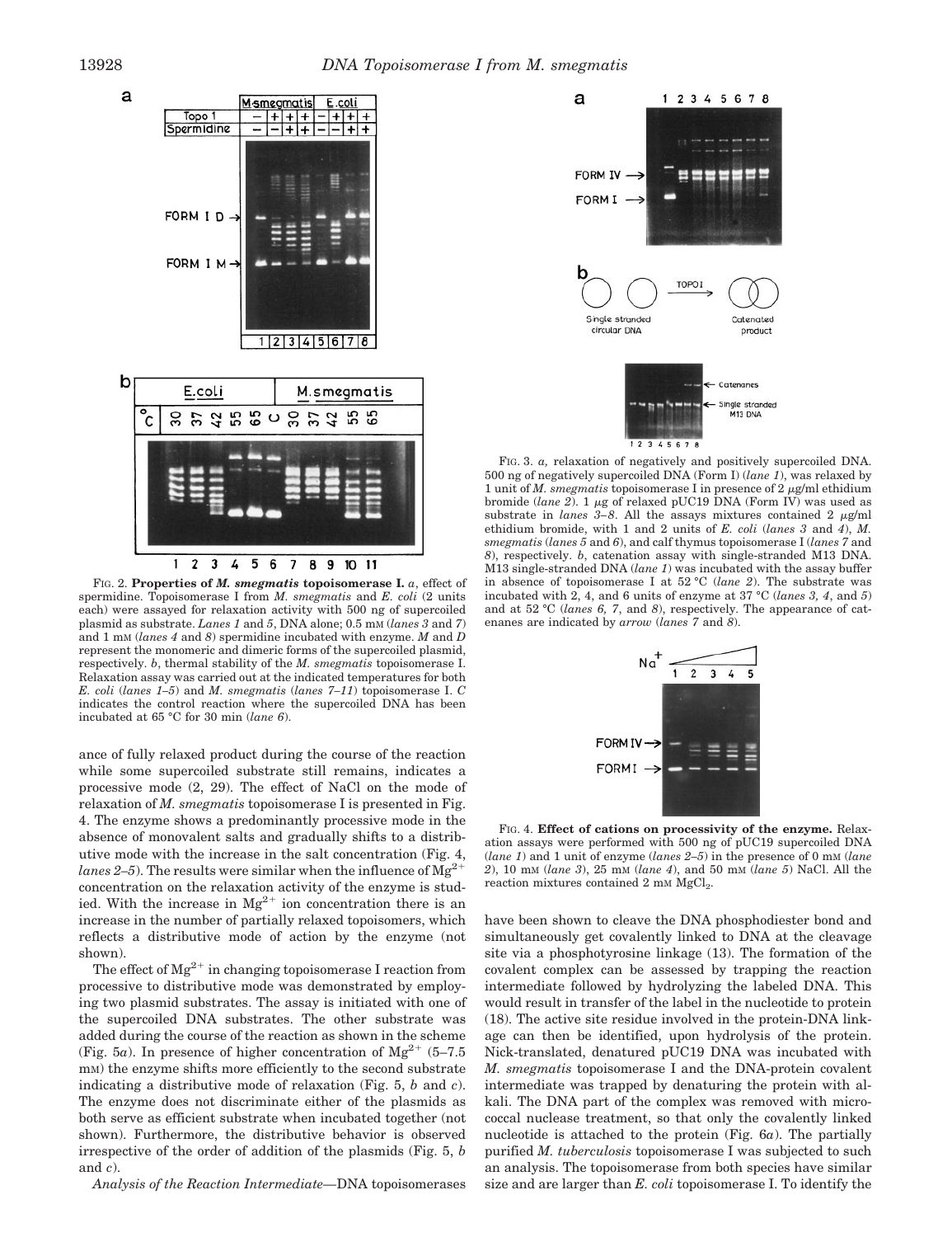

FIG. 5. **Enzyme switches over to distributive mode at high**  $Mg^{2+}$  **ion concentration.** *a*, schematic diagram of the experiment. *b*, relaxation reaction is carried out with plasmid pBR322 in presence of 2, 5, 7.5, and 10 mm  $MgCl<sub>2</sub>$  (*lanes 2, 3, 4*, and 5) for 10 min with limiting enzyme concentration (0.2 unit), followed by the addition of plasmid pUC19. *Lane 1* shows relaxation of pBR322 DNA in the presence 2 mM MgCl<sub>2</sub> for 10 min. *c*, relaxation assay was performed with pUC19 DNA in absence of  $Mg^{2+}$  (*lane 1*), or in the presence of 5 and 7.5 mm  $Mg^{2}$ respectively (*lanes 2* and *3*). The second substrate, pBR322, was added to the reaction mixture after 10 min in the presence of 5 mM (*lane 4*) and  $7.5$  m<sub>M</sub> (*lane 5*) MgCl<sub>2</sub>.

amino acid residue involved in the phosphoester bond formation with the DNA, the radiolabeled proteins (Fig. 6*a*) were processed further as described under "Experimental Procedures." The active site residue was identified by autoradiography of the thin layer chromatographic plate. Under our experimental conditions, the radiolabeled amino acids from *E. coli* and mycobacterial enzymes migrate at the same position (Fig. 6*b, lanes 1* and *2*). This result indicates that as in the case of other topoisomerases, *M. smegmatis* enzyme also has a tyrosine at the active site.

The covalent complex formation described above could be mediated either by the 3'- or 5'-end of nicked DNA. All the known prokaryotic type I enzymes make  $5'$  covalent contacts while eukaryotic type I enzymes make  $3'$  covalent linkage  $(19, 19)$ 13). The experimental strategy to determine the linkage of *M. smegmatis* enzyme is depicted in Fig. 7*a*. Determination of the linkage could be established by employing DNA substrates labeled either at 5'-end or 3'-end. Most of the radiolabel DNAprotein complex was precipitated with an increase in enzyme concentration when the 3'-end labeled DNA substrates were used. Proteinase K treatment of the reaction mixtures reduces the precipitable counts, indicating that recoverable radioactivity is due to protein mediated complex formation. When 5'-end labeled DNA substrates were used, no appreciable complex formation was observed (Fig. 7*b*). These results demonstrate that covalent complex formation is mediated through the 5'end of the nicked DNA.

*Cysteines Are Not Involved in DNA Binding—E. coli* topoisomerase I has zinc-finger structures at the C-terminal domain



FIG. 6. **Identification of the active site residue.** *a*, DNA-topoisomerase I covalent complex was arrested for both *E. coli* and *M. smegmatis* enzymes. *Arrows* indicate the position of the molecular weight markers. *b*, the DNA-enzyme complexes for both *E. coli* (*lane 1*) and *M. smegmatis* (*lane 2*) were digested with proteinase K and then hydrolyzed. The resulting hydrolysates were analyzed by thin layer chromatography and subsequently stained and autoradiographed. The *circles* show the migration profile of the cold phosphoamino acid markers.

of the enzyme which participates in DNA binding and cleavable complex formation (30). This zinc coordination is via a cluster of 12 cysteine residues. When these cysteine residues are modified, the enzyme loses its relaxation activity (31). To determine whether cysteine residues have any role in the enzymatic activity of the *M. smegmatis* enzyme, two cysteine modifiers, NEM and MMTS, were used. NEM, a comparatively bulky reagent irreversibly alkylates thiols. MMTS, on the other hand brings about minimal steric change on modification and this alkylation can be reversed with DTT (32). *M. smegmatis* enzyme was not inhibited by either of the modifiers, while the *E. coli* enzyme was inhibited by MMTS but not NEM (Fig. 8*a*). The topoisomerase I from *M. smegmatis* could be resistant to inhibition due to the inaccessibility of the ligands to cysteines in the native form of the enzyme. To test this possibility, both *M. smegmatis* and *E. coli* enzymes were denatured with 6 M guanidium HCl and treated with either NEM or MMTS, 5.5'-Dithio(nitrobenzoic acid) estimation for free thiols was carried out to confirm complete modification. These modified proteins were then renatured slowly to their native forms in the presence or absence of DTT. DTT can relieve the MMTS modifica-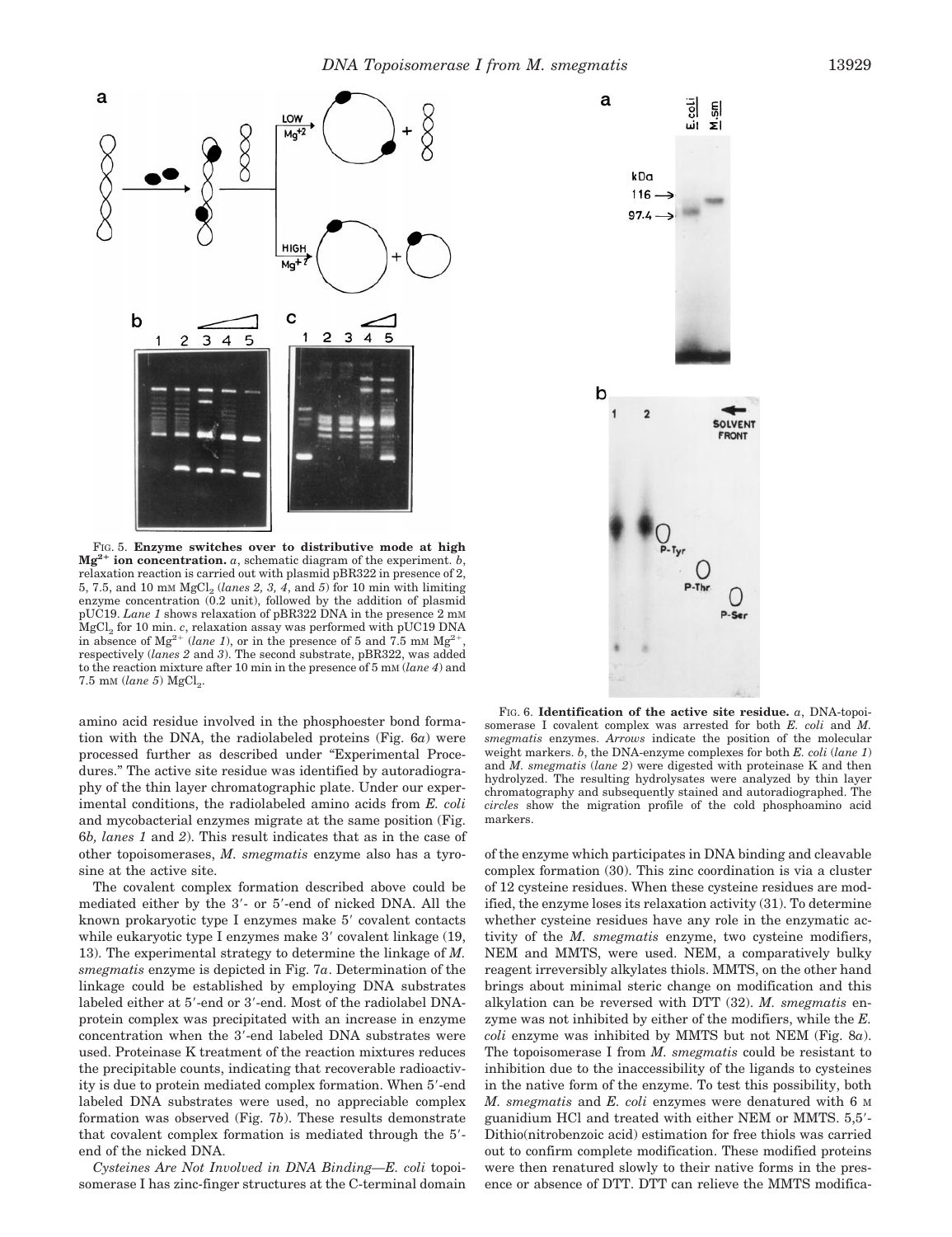

FIG. 7. **The enzyme makes covalent linkage with the 5**\***-end of the nick.** *a*, the experimental strategy. *b*,  $5'$ - $(\Delta)$  and  $3'$ - $(\bullet)$  end labeled fragments were complexed with protein and the complex was precipitated as described under "Experimental Procedures." Proteinase K treatment of the 3'-end labeled-DNA-topoisomerase I complex and subsequent KCl-SDS precipitation cannot recover any radioactivity (0).

tion but not the cysteine-NEM adduct (32). Enzyme from all the steps were assayed for the relaxation activity (Fig. 8*b*). The *M. smegmatis* topoisomerase I is not inhibited by either of the modifiers. On the other hand, *E. coli* topoisomerase I was inhibited by both the modifiers and DTT treatment could restore the activity only in the case of MMTS modification (*lane 13*). Ellman assay (20, 21) for free thiols was carried out to verify the complete modification of cysteines by MMTS and NEM in both the proteins. These results strongly suggest that cysteine residues do not contribute to *M. smegmatis* topoisomerase I activity. The primary amino acid sequence comparison of *E. coli* (25) and *M. tuberculosis* (33) enzymes reveal a difference in number and distribution of cysteine residues. While 12 cysteine residues (out of 14) form 3 clusters of cysteine (Fig. 9), none of those 12 residues are represented in mycobacterial enzyme. Only 5 cysteine residues found in the sequence are distributed at different regions of 900 amino acid protein. The Ellman assay (20) was used for the quantification of free thiols of topoisomerase I from *M. smegmatis* employing the standard assay conditions (21). Based on three independent measurements (Table II), we estimate that five cysteines are present per molecule of topoisomerase I of *M. smegmatis*. These results are in agreement with the number of cysteine residues found in the sequence of *M. tuberculosis* enzyme. Next, the histidine modifier diethyl pyrocarbonate was used to determine whether histidines could contribute for DNA binding. These set of experiments also show that histidines do not play a role in binding as DNA relaxation activity was not affected (data not shown). No detectable signal was observed when the binding of  $\text{Zn}^{2+}$  was directly assessed by zinc blotting using radioactive  $Zn^{2+}$  (36).



FIG. 8. **Effect of MMTS and NEM on topoisomerase activity.** *a*, MMTS and NEM inhibition of the *M. smegmatis* (*lanes 2–6*) and *E. coli* topoisomerase I (*lanes 7–11*) DNA relaxation activity. *Lanes 2* and *7*, no inhibitor; *lanes*  $3$  and  $8$ ,  $100 \mu M$  MMTS; *lanes*  $4$  and  $9$ , same as *lanes*  $3$ and *8*, in the presence of 15 mm DTT; *lanes 5, 6* and 10, 11, 1 mm NEM; in the absence (*lanes 5* and *10*) or presence (*lanes 6* and *11*) of 15 mM DTT. *C* indicates the control assay where no enzyme was added (*lane 1*). *b*, modification of cysteine residues on denatured protein. Both *M. smegmatis* and *E. coli* enzymes were denatured with 6 M guanidium HCl (*lanes 3* and *10*) and renatured as mentioned under "Experimental Procedures" (*lanes 4* and *9*). The denatured *M. smegmatis* and *E. coli* enzymes were treated with 100  $\mu$ M MMTS (*lanes 5, 6, 12, and 13*) and 1 mM NEM (*lanes 7, 8, 14,* and *15*). 15 mM DTT is present in *lanes 6, 8, 13,* and *15*. All the modified fractions were renatured by extensive dialysis. *E. coli* enzyme does not regain the activity when dialyzed in the absence of  $\text{Zn}^{2+}$  (*lane 11*). *Lane* 1 is the substrate pUC19 DNA and *lane 2*, activity of the native *M. smegmatis* enzyme.

*Stimulation of DNA Relaxation Activity by Single Strandbinding Protein—*Type I topoisomerases from prokaryotes are known to prefer single-stranded regions in DNA as substrates. SSB binds and stabilizes the single-stranded region in a duplex DNA. Thus it is conceivable that SSB could influence topoisomerase activity by stabilizing single-stranded regions in double-stranded DNA. SSB was found to stimulate the relaxation activity of the enzyme (data not shown). SSB was either preincubated with the supercoiled DNA prior to the addition of topoisomerase I or co-incubated with enzyme and DNA. In both cases there was a stimulation in the relaxation activity of the enzyme. When DNA:SSB molar ratio was increased to 1:8 there was an inhibition of the enzyme activity (not shown).

## DISCUSSION

In this article, we describe the detailed characterization of topoisomerase I from *M. smegmatis.* Other than *E. coli* topoisomerase I which has been studied extensively with regard to its structure, function, and mechanistics, detailed analysis from other prokaryotic systems is lacking (13). Thus the results presented here constitute an important study, also considering the medical importance of genus mycobacteria.

Although chromatographic behavior of the topoisomerase I from *M. smegmatis* is similar to the one from *E. coli*, the enzyme is considerably larger. The N-terminal sequence of the two enzymes are also different. Further comparison of the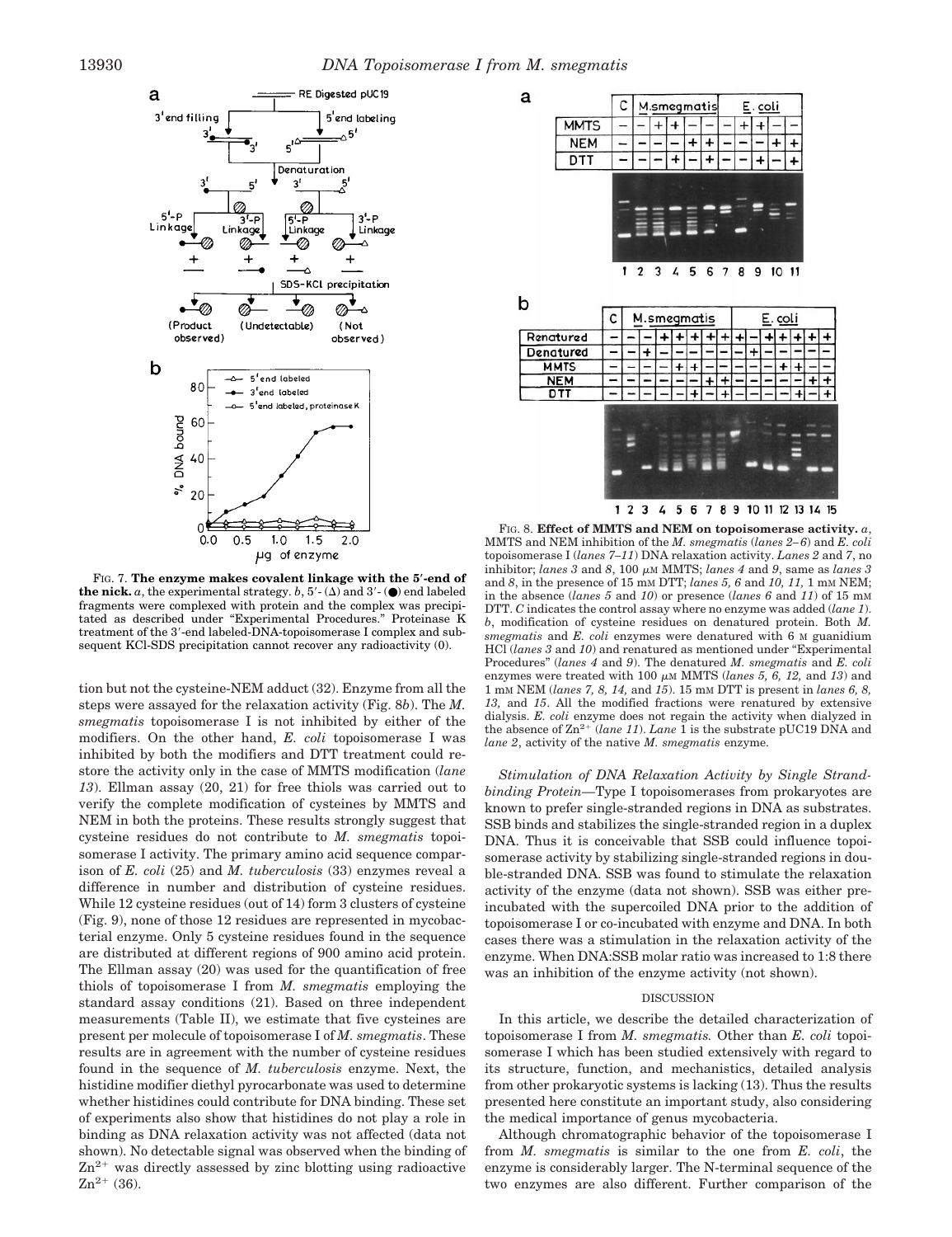

FIG. 9. **Alignment of amino acid sequences of** *E. coli* **and** *M. tuberculosis* **topoisomerase I.** Schematic representation of *E. coli* and *M. tuberculosis* topoisomerase I. *Open boxes* show the conserved regions in the two proteins. *Filled boxes* indicate the three cysteine clusters in *E.* coli topoisomerase I.

TABLE II *Estimation of Cysteine residues*

| Protein                         | Number of<br>amino acids | Number of<br>cysteines | Cysteines<br>determined <sup>a</sup> Reference |    |
|---------------------------------|--------------------------|------------------------|------------------------------------------------|----|
| Hen egg lysozyme                | 129                      | 8                      | 7.7                                            | 34 |
| C protein                       | 140                      | 3                      | 2.8                                            | 35 |
| Topoisomerase I                 |                          |                        |                                                |    |
| E. coli                         | 864                      | 14                     | 14.3                                           | 25 |
| Topoisomerase I<br>M. smegmatis |                          |                        | 5.1                                            |    |

*<sup>a</sup>* The values are based on three independent measurements.

primary sequence of the two proteins would require the molecular characterization of the gene for topoisomerase I from *M. smegmatis*. In our assessment of various biochemical properties and reactions of the enzyme, we have compared the results with the *E. coli* enzyme, arguably the prototype molecule. In many respects, the enzyme is similar to topoisomerase I from *E. coli*: 1) DNA relaxation, catenation, and knotting reactions; 2) absolute requirement for  $Mg^{2+}$  ion; 3) covalent linkage to the 5'-end of the nicked DNA; 4) tyrosine at the active site etc. The mycobacterial enzyme, however, displays certain different characteristics with respect to: 1)  $pH$  optima (17); 2) thermal stability; 3) effect of spermidine on the enzyme activity; and 4) role of cysteines in catalysis.

A rather surprising feature of the mycobacterial enzyme is its stability. The purified enzyme is active on long periods of storage and over broad pH range. Higher thermostability of the enzyme could as well be a reflection of the retention of activity over long duration on storage. Similar behavior is observed with partially purified topoisomerase I from *M. tuberculosis* H37Ra. We have considered the following points to explain some of these attributes of the enzyme. Many mycobacterial species live and survive in hostile environment within the macrophages of the host. Furthermore, free living mycobacteria exhibit relatively slow growth rates. The cell division time ranges from a few hours to 24 h in different species (37). Studies have shown that metabolic processes are slow in this group of organisms with lower rates of reactions (38). Thus, once synthesized, it is important that the key enzymes are relatively stable over a long period of time in this group of bacteria.

Another unexpected outcome of our analysis of the enzyme is that cysteines do not have a role in DNA relaxation activity. This is in contrast to the *E. coli* topoisomerase I, wherein 12 cysteine residues coordinate three  $\text{Zn}^{2+}$  atoms to form zincfinger like structures involved in DNA binding. The derived amino acid sequence of topoisomerase I from *M. tuberculosis* (33) does not have a cysteine cluster found in *E. coli* (Fig. 9). Five cysteine residues are found in the entire sequence of *M. tuberculosis* enzyme. *M. smegmatis* topoisomerase I also contains only 5 cysteines based on our cysteine estimation results. We have considered the possibility that coordination could be through histidines in the mycobacterial enzyme. Our histidine modification experiments rule out a role for histidine as well. Moreover,  $\text{Zn}^{2+}$  blotting studies using radioactive  $\text{Zn}^{2+}$  do not

Many DNA transaction enzymes function in two modes, processive or distributive. For example, DNA polymerase III (or  $DNA$  polymerase  $\delta$  in eukaryotes) is a highly processive enzyme where as polymerase II (or DNA polymerase  $\beta$  in eukaryotes) functions distributively (39). Here we show that, depending on the cationic environment, mycobacterial topoisomerase I can switch from one mode to the other. We have assessed this characteristic by using two plasmids of different size as substrates. High concentration of  $Mg^{2+}$  could decrease the affinity of the enzyme to the substrate, thereby facilitating the "fall off" the enzyme from the initial plasmid. Currently no estimates of free  $Mg^{2+}$  in mycobacteria is available. Given the concentration of intracellular free  $Mg^{2+}$  in *E. coli* to be 1-2 mm (40) and if this applies to other bacteria as well, it is likely that the enzyme predominantly exhibits processive behavior *in vivo*. The ability of the enzyme to switch from one mode to the other in intracellular milieu may as well be an important characteristic.

One of the significant observations reported in this article is stimulation of enzyme activity by SSB. Although topoisomerase I is known to prefer single-stranded DNA, the natural substrate is the supercoiled form which is predominantly double-stranded. SSB, possibly by virtue of its ability to stabilize the single-stranded regions in DNA, stimulates the enzyme activity. Support for this functional cooperation between topoisomerase I and SSB also comes from studies where an SSB allele is shown to influence DNA supercoiling levels in the cells (41). One would expect increased local concentration of both topoisomerase I and SSB at regions of DNA actively involved in replication process. More recently SSB has been implicated in other important biological processes. *E. coli* SSB is shown to have a specific role in transcription activation of bacteriophage N4 promoters (42, 43). The protein could also have a role in influencing uracil DNA glycosylase-mediated excision reactions (44). The stimulation of topoisomerase I relaxation activity could be yet another function of SSB *in vivo*. It is likely that some of the other DNA transaction proteins could be involved in functional cooperation with topoisomerases.

*Acknowledgments—*We thank James C. Wang for the generous gift of the *E. coli* plasmid pJW312-*Sal*I. We thank other members of the laboratory for stimulating discussions. Thanks are due to A. N. Bhaduri for critical reading of the manuscript. Technical help from H. V. Jayashree, R. K. Talwar, and D. R. Radha is acknowledged.

#### REFERENCES

- 1. Wang, J. C. (1985) *Annu. Rev. Biochem.* **54,** 665–697
- 2. Maxwell, A., and Gellert, M. (1986) *Adv. Protein Chem.* **38,** 69–107
- 3. Drlica, K., and Franco, R. J. (1988) *Biochemistry* **27,** 2253–2259
- 4. Sugino, A., Higgins, N. P., Brown, P. O., Peebles, C. L., and Cozzarelli, N. R. (1978) *Proc. Natl. Acad. Sci. U. S. A.* **75,** 4838–4842
- 5. Vizan, J. L., Hernandez-Chico, C., Castillo, I. D., and Moreno, F. (1991) *EMBO J.* **10,** 467–476
- 6. Drlica, K., and Franco, R. J. (1989) in *Perspectives in Biochemistry* (Neurath, H., ed) Vol. 1, American Chemical Society, Washington, D. C.
- 7. Wang, J. C. (1971) *J. Mol. Biol.* **55,** 523–533
- 8. Cozzarelli, N. R., and Wang, J. C. (1990) *DNA Topology and Its Biological Effects*, Cold Spring Harbor Laboratory, Cold Spring Harbor, NY 9. Kung, V. T., and Wang, J. C. (1977) *J. Biol. Chem.* **252,** 5398–5402
- 10. Strol, K., and Strol, H. J. (1989) *Biomed. Biochem. Acta.* **48,** 69–76
- 11. Tour. C. B. de la, Portemer, C., Forterre, P., Huber, R., and Duguet, M. (1993)
- *Biochim. Biophys. Acta.* **1216,** 213–220 12. DiNardo, S., Voelkel, K. A., Sternglanz, R., Reynolds, A. E., and Wright, A.
- (1982) *Cell* **31,** 43–51
- 13. Wang, J. C. (1996) *Annu. Rev. Biochem.* **65,** 635–692
- 14. Dorman, C. J., and Bhriain, N. N. (1993) *Trends Microbiol.* **1,** 92–98